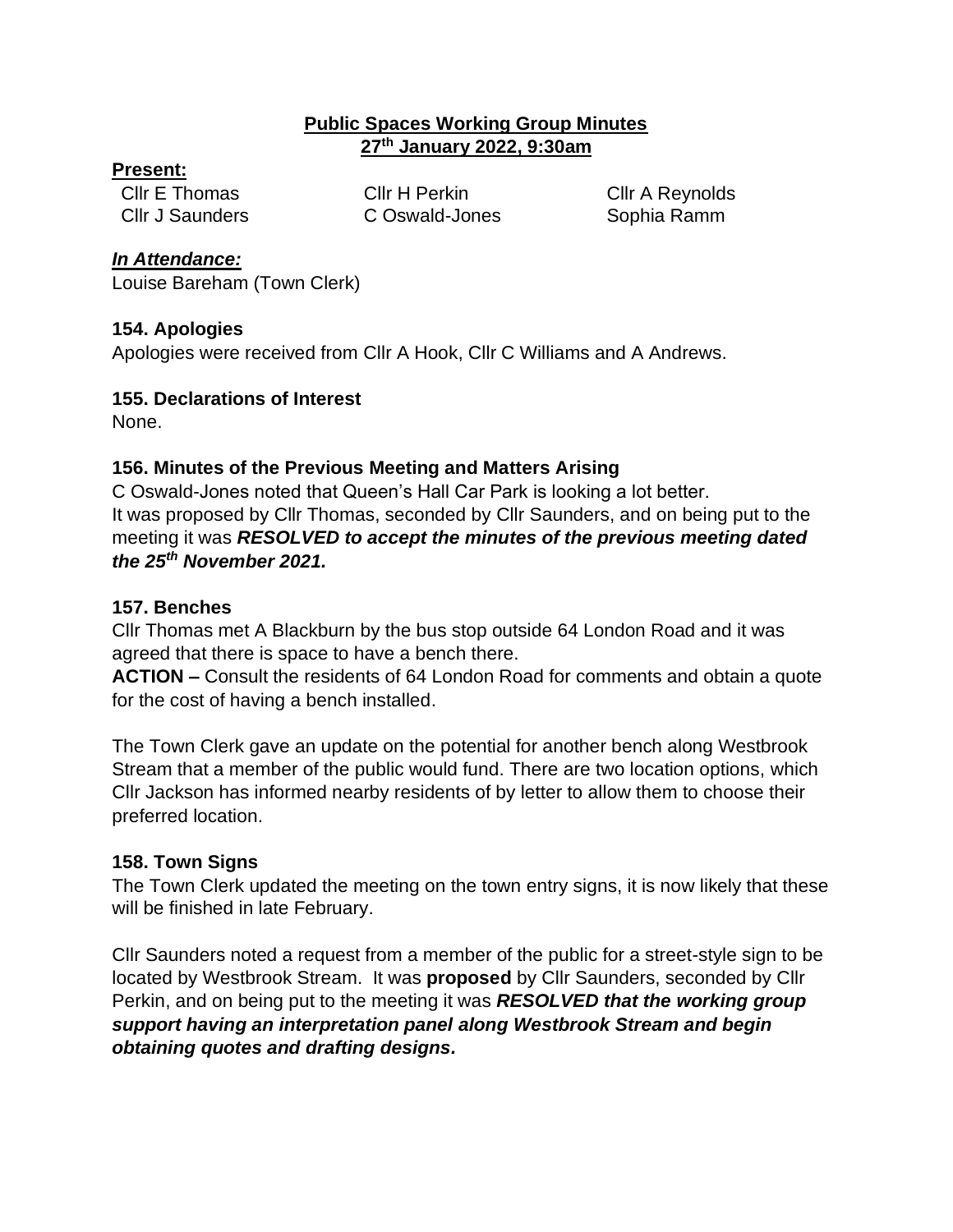**ACTION-** Claire Windridge to liaise with the Friends of Westbrook Stream to discuss the potential of it being an interpretation board as well as a naming sign and source costs and draft designs.

### **159. Town Centre Cycle Racks**

It was **proposed** by Cllr Thomas, seconded by Cllr Saunders, and on being put to the meeting it was *RECOMMENDED to purchase the cycle racks to be installed by the Guildhall.*

## **160. KCC Highways**

Cllr Thomas provided an update on his discussion with Alan Blackburn. The plan is to replace the red blocks along West Street, Cllr Thomas will continue to chase this.

Cllr Perkin commented that some cobbles on Court Street look dangerous, so she will follow up on this via email to Alan Blackburn.

Cllr Thomas updated the meeting on Forbes Road, Ables Acre railings. It is being discussed whether it would be feasible to have trees there instead of railings. C Oswald-Jones suggested this subject is added to the Climate and Biodiversity Working Group so that they can investigate this possibility further. **ACTION -** Cllr Perkin to pass this to the Climate and Biodiversity WG.

Sophia Ramm updated the meeting on the curbs that are to be dropped as well as any drop-curbs that are to be repaired. **ACTION –** Sophia to provide the working group with a list detailing the drop-curbs.

## **161. HIP Review**

Cllr Thomas reviewed the HIP with the group. The accessibility of Court Street was discussed as well as potential solutions.

**ACTION –** Cllr Thomas to discuss the concerns brought up in the meeting with Alan Blackburn.

**ACTION –** Members of the working group to consider where they think drop curbs would be useful and then feedback to Cllr Thomas.

**ACTION –** If members have any suggestions on how to reduce the trip hazard outside of the Railway Hotel, please email them to Cllr Thomas or L Bareham.

Additions to the HIP were discussed.

## **162. Forbes Road/ Dorset Place**

Discussed under item 160.

#### **163. Matters for Report**